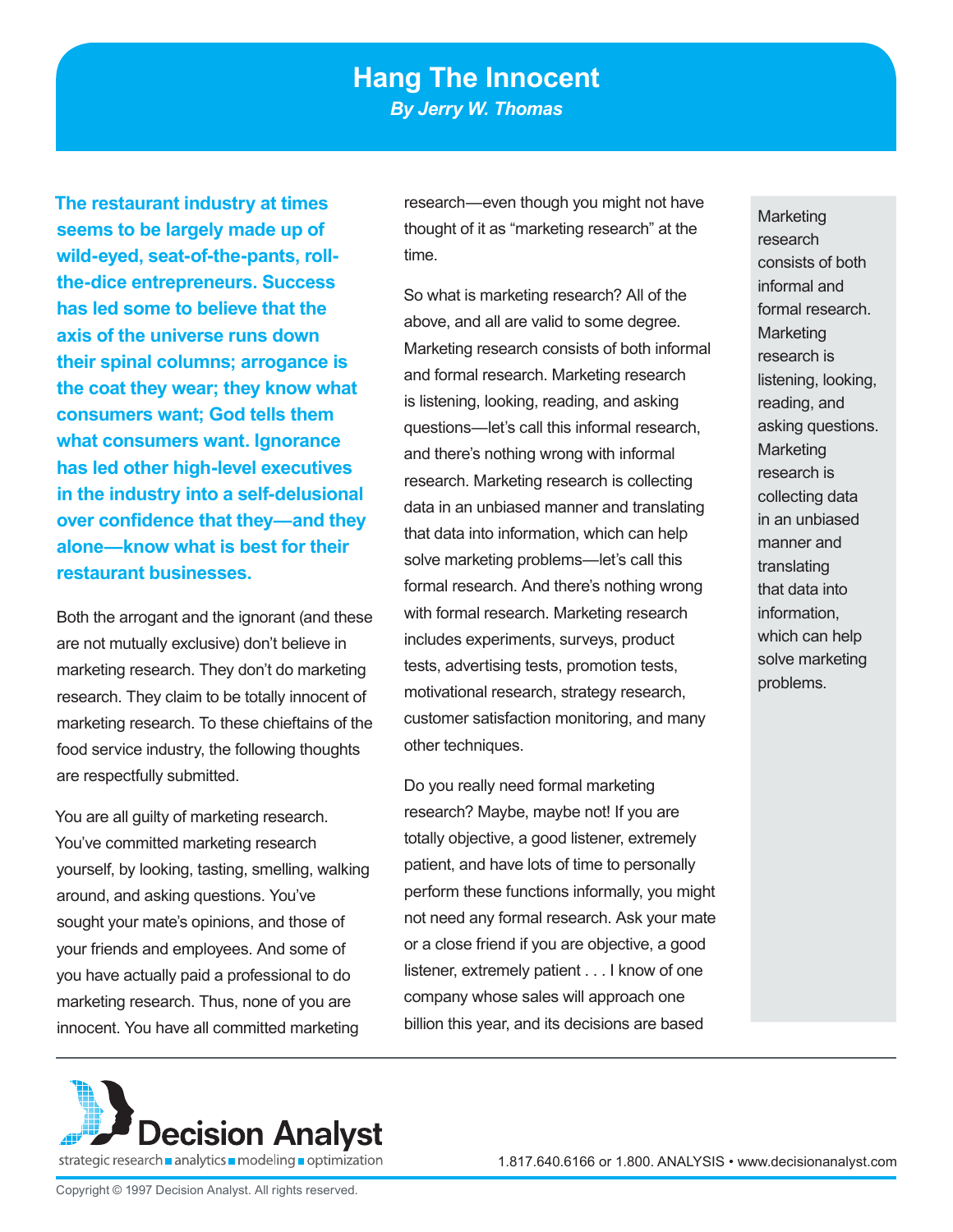What types of formal research are most valuable?

- Strategy research
- Product testing
- **Advertising** pretesting
- Operations research, and not in the classical sense, but research that evaluates and improves service levels, as perceived by your customers.

almost entirely upon informal research, but that company's leaders are very, very good at listening to their customers, and everyone in the organization is trained to listen to customers. Still, this company is very much the exception. Typically, most companies can benefit from at least some formal research.

# **What types of formal research are most valuable, and when should you consider research? It depends, of course, but here are some general rules:**

**B** Strategy research is critical. What's the grand scheme? Where are you going? What's the optimal target market for your restaurant concept? What is the optimum strategic positioning for your concept? How will you differentiate your concept from other restaurants? What's the best product line for your concept? What's the best package (store design)? Answers to these fundamental questions are essential to the long-term success of a restaurant chain.

## ■ **Product testing is the single most** *important research you'll ever do*.

Everyone tends to think their menu items are wonderful, much better than those of competitors. Rarely is this self-delusional assumption true. If you are not regularly and systematically testing your products, you don't know if they are any good or not. It doesn't matter if they taste good to you. What's important is how they taste to your customers. Most of the time customers will not tell you that your products are not very good. They're too polite, too concerned

about hurting your feelings. Test the most important items on your menu first, to make sure they are as good as you say they are. Then test the menu items of lesser importance. When you develop new products, test them to make sure they are good. You can even use product testing as a technique to monitor food quality over time. Product testing is a never-ending quest for continuous improvement of your menu.

*Advertising pretesting is extremely* 

*important*. Much media advertising is wasted because the commercials are simply not very effective. Advertising directors, marketing directors, and advertising agencies exhibit a tendency to fall in love with their creative "offspring," and sometimes are very resistant to subjecting their "delicate art" to the crucible of consumer opinion. Our pretesting of advertising over the years reveals that much of it can be greatly improved, often at relatively little incremental cost. Advertising is simply too important to trust creative decisions to the opinions of a few executives. The only reliable jury is the consumers who make up the target audience for a restaurant.

■ Operations research is a very important *type of research within the restaurant industry*, and I don't mean "operations research" in the classical sense, but research that evaluates and improves service levels, as perceived by your customers. What are key elements of perceived service? How can perceived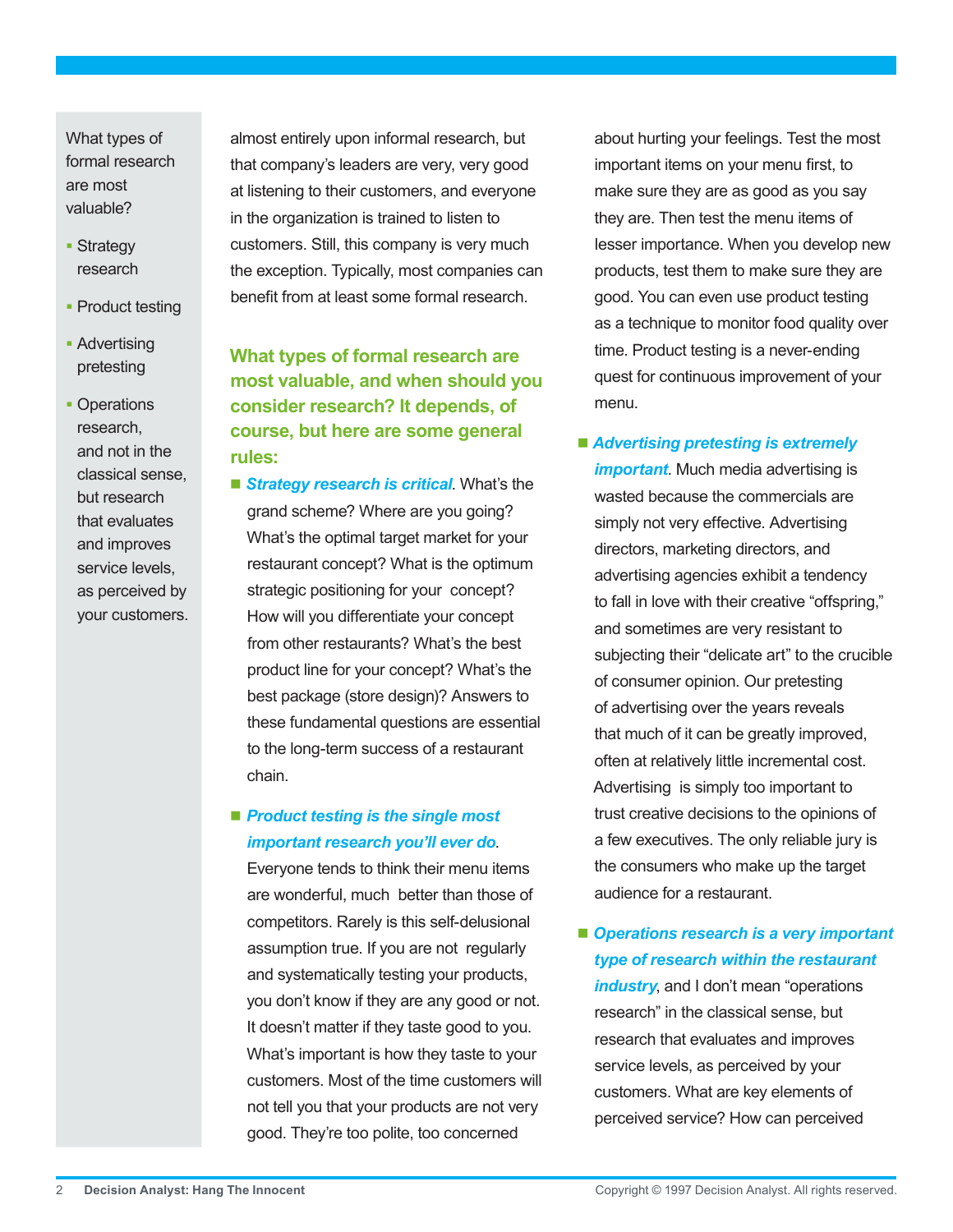service be improved? How can you recruit better employees? How should your employees act? These and similar questions can all be answered by marketing research. Operations are absolutely critical in the food service industry because they are intertwined with the product itself. A great product served late, cold or by a surly employee doesn't help your business.

 *Customer surveys conducted in-store are relatively inexpensive and can provide good information* about who your medium to heavy users are, which can help in target market identification, site selection, and sometimes media planning.

■ And there are many other types of *research that might be valuable,* depending upon your specific needs, such as awareness and usage surveys, promotion testing, media evaluation, menu development, architectural design

optimization, site location evaluation, store

density optimization per market, etc.

When should you do research? Research should have a purpose, a reason. Do research to help you make decisions. Do research when you can't afford to be wrong on a decision. Do research when the risks are great. Do research when the opportunities are big. Do research when you must convince your management or your employees. Do research only when benefits exceed the costs of research. Don't spend \$20,000 researching a \$10,000 decision. For whatever reason, let's assume you've decided your company might benefit from some marketing research.

How do you go about choosing a research company?

You might start the process by calling companies in your area that do a lot of marketing research (large packaged-goods companies or advertising agencies) and ask for recommendations. Call others in your industry for suggestions. Look in the Yellow Pages. Once you've identified several possibilities, arrange to visit the research companies to meet their employees and see the facilities. Ask to see quality-control manuals. Describe your problems or research needs, and ask the research companies to submit proposals along with costs. Typically, proposals are free. Look for quality of thinking. Do they really understand what you want? Does their approach seem to make sense? Chemistry is important. Honesty and integrity are supremely critical. Do you feel good about the people who will be working on your account? Will they be willing to tell you things you don't want to hear? In a way that you can tolerate? Based upon the visit, the chemistry, and the proposal, choose a research company and give them a small project first. If they do a good job, then trust them with more important jobs.

Never, never choose a research company just because its prices are the lowest. Typically, research costs are a small part of the marketing budget or a project's budget. Don't save \$2,000 or \$3,000 on a research project and run the risk of making wrong decisions that could cost your company several hundred thousand dollars, or several million dollars.

Never, never choose a research company just because its prices are the lowest. Typically, research costs are a small part of the marketing budget or a project's budget. Don't save \$2,000 or \$3,000 on a research project and run the risk of making wrong decisions that could cost your company several hundred thousand dollars, or several million dollars.